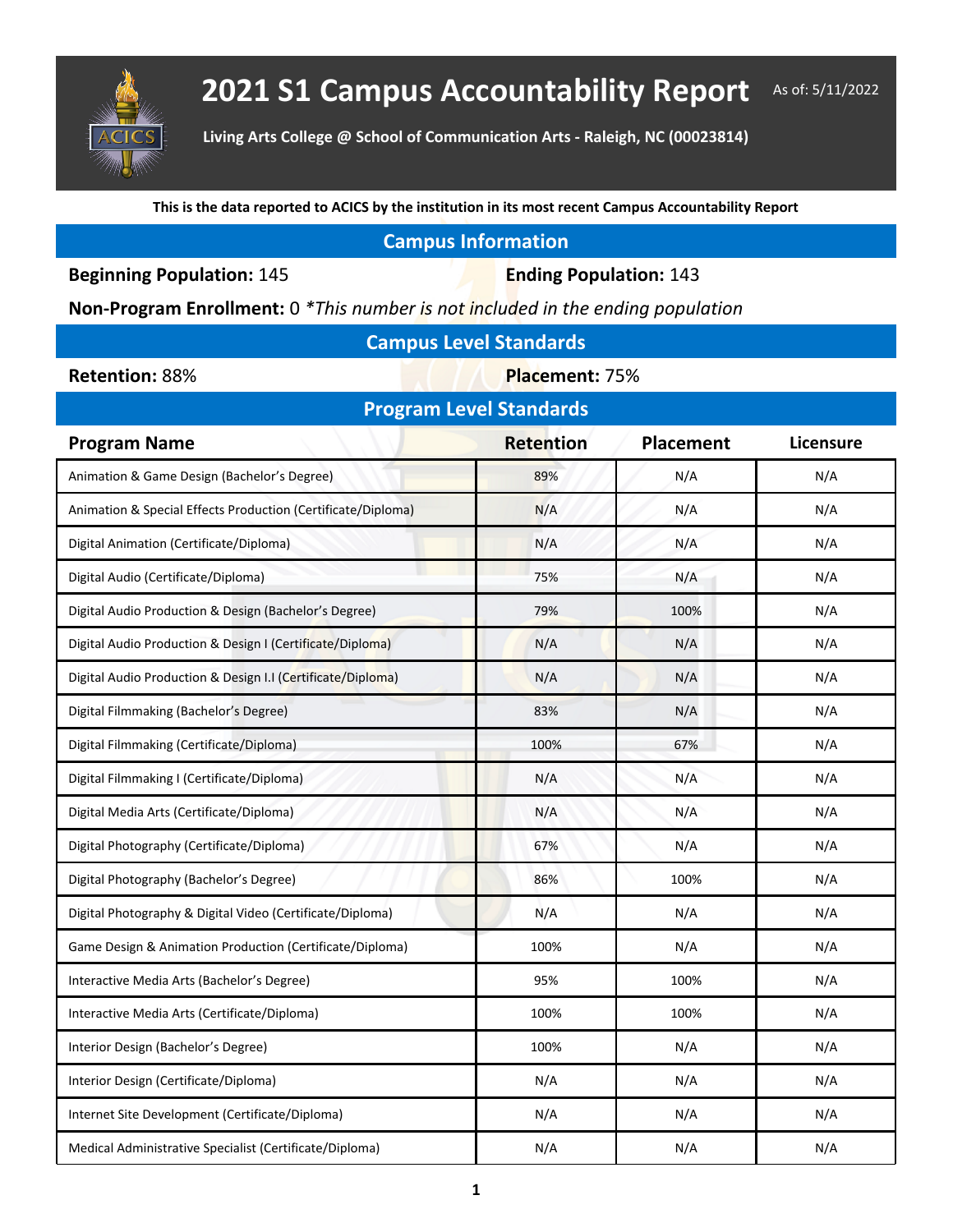| <b>Program Level Standards</b>                               |               |                 |                  |           |                  |  |
|--------------------------------------------------------------|---------------|-----------------|------------------|-----------|------------------|--|
| <b>Program Name</b>                                          | Retention     |                 | <b>Placement</b> |           | Licensure        |  |
| Medical Assistant (Certificate/Diploma)                      | 100%          |                 | 67%              |           | N/A              |  |
| Medical Billing & Coding Specialist (Certificate/Diploma)    | 100%          |                 | 0%               |           | N/A              |  |
| <b>Cohort Level Standards</b>                                |               |                 |                  |           |                  |  |
| <b>Program Name</b>                                          | <b>Cohort</b> | <b>Students</b> | Graduation       | Retention | <b>Placement</b> |  |
|                                                              | 03/21         | $\mathbf{1}$    | 0%               | 100%      | N/A              |  |
|                                                              | 06/21         | $\overline{2}$  | 0%               | 100%      | N/A              |  |
|                                                              | 09/21         | 3               | 0%               | 67%       | N/A              |  |
|                                                              | 12/21         | $\mathbf{1}$    | 0%               | 100%      | N/A              |  |
|                                                              | 03/22         | $\overline{2}$  | N/A              | 100%      | N/A              |  |
| Animation & Game Design (Bachelor's Degree)                  | 06/22         | $\overline{2}$  | N/A              | 100%      | N/A              |  |
|                                                              | 09/22         | 11              | N/A              | 73%       | N/A              |  |
|                                                              | 12/22         | 8               | N/A              | 88%       | N/A              |  |
|                                                              | 03/23         | $\mathbf{1}$    | N/A              | 100%      | N/A              |  |
|                                                              | 06/23         | 3               | N/A              | 100%      | N/A              |  |
|                                                              | 09/23         | 10              | N/A              | 100%      | N/A              |  |
| Animation & Special Effects Production (Certificate/Diploma) |               |                 |                  |           |                  |  |
|                                                              | N/A           | N/A             | N/A              | N/A       | N/A              |  |
| Digital Animation (Certificate/Diploma)                      | N/A           | N/A             | N/A              | N/A       | N/A              |  |
|                                                              | 09/20         | $\mathbf{1}$    | 0%               | 0%        | N/A              |  |
|                                                              | 03/21         | $\mathbf 1$     | 0%               | 100%      | N/A              |  |
| Digital Audio (Certificate/Diploma)                          | 09/21         | $\mathbf{1}$    | 0%               | 100%      | N/A              |  |
|                                                              | 03/22         | $1\,$           | N/A              | 100%      | N/A              |  |
|                                                              |               |                 |                  |           |                  |  |
|                                                              | 12/20         | $\mathbf{1}$    | 100%             | 100%      | 100%             |  |
|                                                              | 09/21         | $\overline{2}$  | 0%               | 50%       | N/A              |  |
|                                                              | 03/22         | $\overline{2}$  | N/A              | 50%       | N/A              |  |
| Digital Audio Production & Design (Bachelor's Degree)        | 06/22         | 5               | N/A              | 100%      | N/A              |  |
|                                                              | 09/22         | 4               | N/A              | 75%       | N/A              |  |
|                                                              | 12/22         | 5               | N/A              | 60%       | N/A              |  |
|                                                              | 03/23         | $\overline{2}$  | N/A              | 100%      | N/A              |  |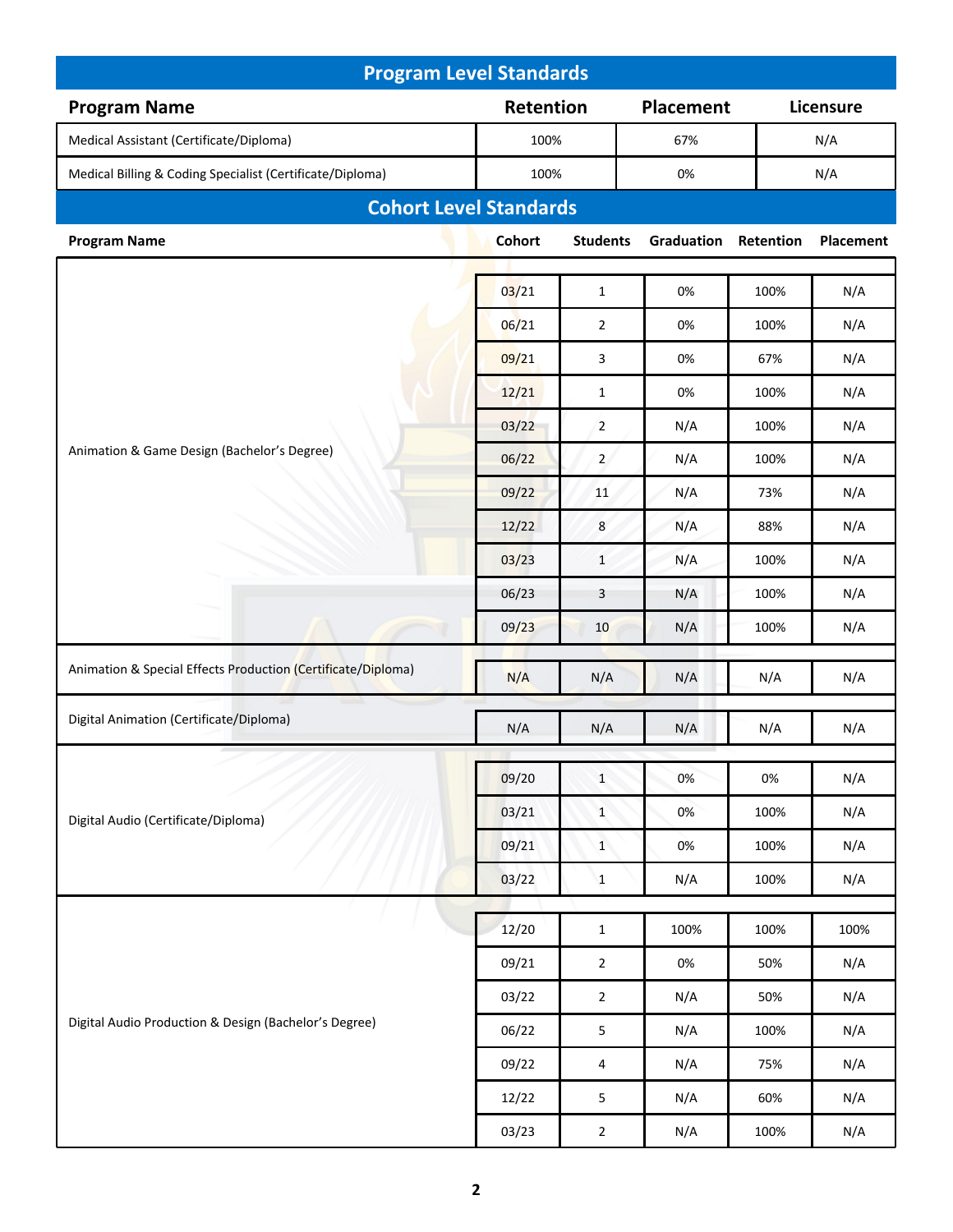| <b>Cohort Level Standards</b>                               |        |                 |            |           |           |  |
|-------------------------------------------------------------|--------|-----------------|------------|-----------|-----------|--|
| <b>Program Name</b>                                         | Cohort | <b>Students</b> | Graduation | Retention | Placement |  |
|                                                             | 06/23  | 4               | N/A        | 75%       | N/A       |  |
| Digital Audio Production & Design (Bachelor's Degree)       | 09/23  | 8               | N/A        | 88%       | N/A       |  |
| Digital Audio Production & Design I (Certificate/Diploma)   | N/A    | N/A             | N/A        | N/A       | N/A       |  |
| Digital Audio Production & Design I.I (Certificate/Diploma) | N/A    | N/A             | N/A        | N/A       | N/A       |  |
|                                                             | 03/21  | $\mathbf{1}$    | 0%         | 100%      | N/A       |  |
|                                                             | 09/21  | $\mathbf{1}$    | 0%         | 100%      | N/A       |  |
|                                                             | 03/22  | 3               | N/A        | 100%      | N/A       |  |
| Digital Filmmaking (Bachelor's Degree)                      | 09/22  | 5               | N/A        | 60%       | N/A       |  |
|                                                             | 12/22  | $\overline{7}$  | N/A        | 71%       | N/A       |  |
|                                                             | 03/23  | $\overline{2}$  | N/A        | 100%      | N/A       |  |
|                                                             | 06/23  | $\overline{2}$  | N/A        | 100%      | N/A       |  |
|                                                             | 09/23  | 3               | N/A        | 100%      | N/A       |  |
|                                                             | 12/19  | $\mathbf{1}$    | 100%       | 100%      | 100%      |  |
|                                                             | 12/20  | $\overline{2}$  | 100%       | 100%      | 50%       |  |
| Digital Filmmaking (Certificate/Diploma)                    | 03/21  | $\overline{2}$  | 0%         | 100%      | N/A       |  |
|                                                             | 09/21  | $\mathbf{1}$    | 0%         | 100%      | N/A       |  |
|                                                             | 12/21  | $\mathbf{1}$    | 0%         | 100%      | N/A       |  |
| Digital Filmmaking I (Certificate/Diploma)                  | N/A    | N/A             | N/A        | N/A       | N/A       |  |
| Digital Media Arts (Certificate/Diploma)                    | N/A    | N/A             | N/A        | N/A       | N/A       |  |
|                                                             | 09/20  | $\mathbf{1}$    | 100%       | 100%      | 100%      |  |
| Digital Photography (Bachelor's Degree)                     | 06/21  | 3               | 0%         | 100%      | N/A       |  |
|                                                             | 09/21  | $\mathbf{1}$    | 0%         | 100%      | N/A       |  |
|                                                             | 12/21  | $\mathbf 1$     | 0%         | 100%      | N/A       |  |
|                                                             | 06/22  | $\mathbf 2$     | N/A        | 50%       | N/A       |  |
|                                                             | 09/22  | $\mathbf 1$     | N/A        | 100%      | N/A       |  |
|                                                             | 12/22  | $\mathbf{1}$    | N/A        | 100%      | N/A       |  |
|                                                             | 03/23  | $\mathbf 1$     | N/A        | 100%      | N/A       |  |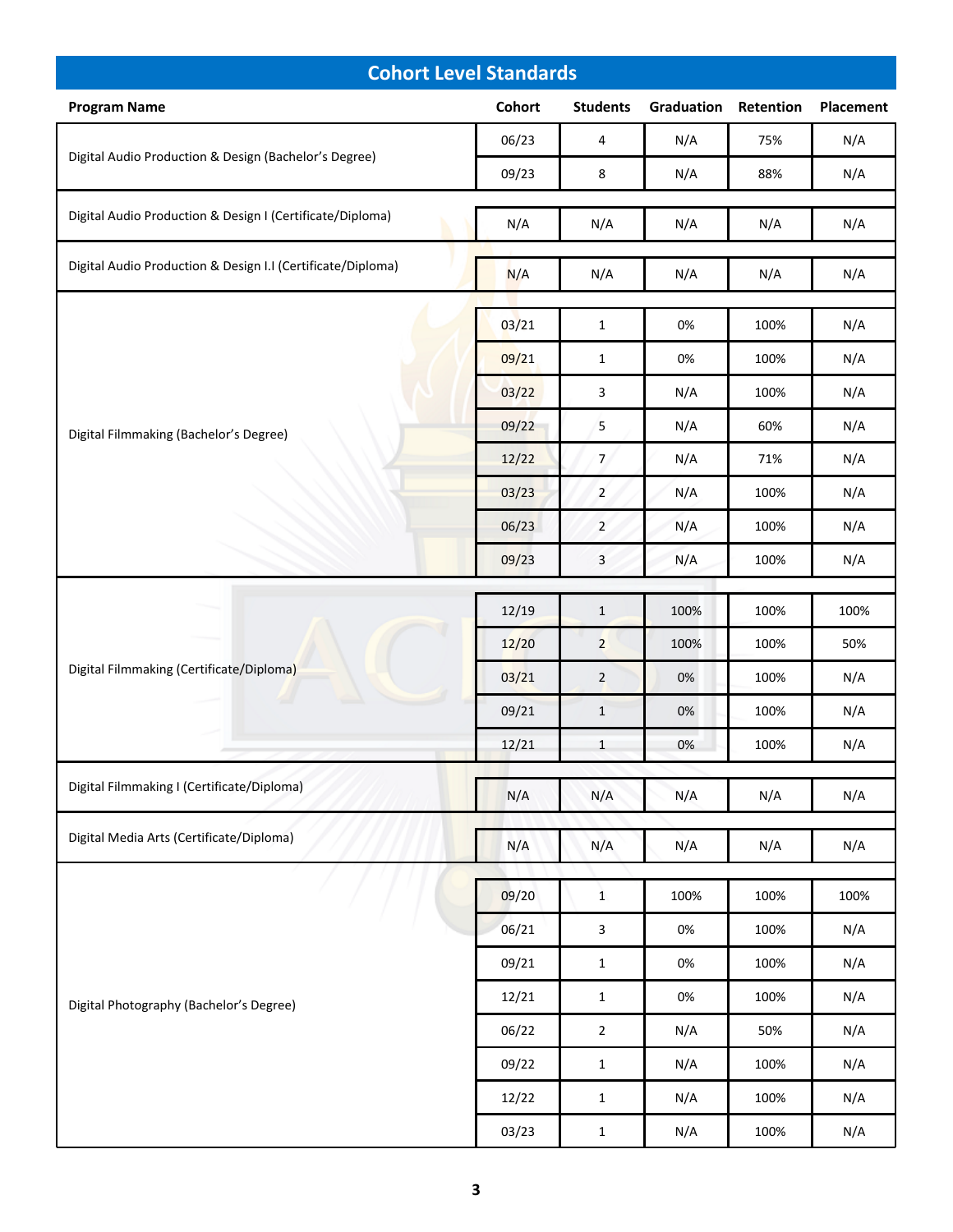| <b>Cohort Level Standards</b>                             |        |                 |            |           |           |  |
|-----------------------------------------------------------|--------|-----------------|------------|-----------|-----------|--|
| <b>Program Name</b>                                       | Cohort | <b>Students</b> | Graduation | Retention | Placement |  |
|                                                           | 06/23  | $\overline{2}$  | N/A        | 33%       | N/A       |  |
| Digital Photography (Bachelor's Degree)                   | 09/23  | 6               | N/A        | 100%      | N/A       |  |
|                                                           | 12/23  | $\mathbf 2$     | N/A        | 100%      | N/A       |  |
| Digital Photography (Certificate/Diploma)                 | 06/21  | 3               | 0%         | 67%       | N/A       |  |
| Digital Photography & Digital Video (Certificate/Diploma) | N/A    | N/A             | N/A        | N/A       | N/A       |  |
| Game Design & Animation Production (Certificate/Diploma)  | 06/21  | $\mathbf{1}$    | 0%         | 100%      | N/A       |  |
|                                                           | 09/20  | $\mathbf{1}$    | 100%       | 100%      | 100%      |  |
|                                                           | 12/20  | $\overline{2}$  | 100%       | 100%      | 100%      |  |
|                                                           | 03/21  | $\mathbf{1}$    | 0%         | 100%      | N/A       |  |
|                                                           | 09/21  | $\mathbf{1}$    | 0%         | 100%      | N/A       |  |
|                                                           | 12/21  | 3               | 0%         | 100%      | N/A       |  |
|                                                           | 03/22  | 3               | N/A        | 100%      | N/A       |  |
| Interactive Media Arts (Bachelor's Degree)                | 06/22  | $\mathbf{3}$    | N/A        | 100%      | N/A       |  |
|                                                           | 09/22  | $\overline{4}$  | N/A        | 100%      | N/A       |  |
|                                                           | 12/22  | 8               | N/A        | 88%       | N/A       |  |
|                                                           | 03/23  | 5               | N/A        | 100%      | N/A       |  |
|                                                           | 06/23  | 3               | N/A        | 100%      | N/A       |  |
|                                                           | 09/23  | $\overline{7}$  | N/A        | 100%      | N/A       |  |
|                                                           | 12/23  | $\mathbf{3}$    | N/A        | 67%       | N/A       |  |
| Interactive Media Arts (Certificate/Diploma)              | 09/20  | $\mathbf{1}$    | 100%       | 100%      | 100%      |  |
|                                                           | 09/21  | $\mathbf{1}$    | 0%         | 100%      | N/A       |  |
|                                                           | 03/22  | $\mathbf{1}$    | N/A        | 100%      | N/A       |  |
| Interior Design (Bachelor's Degree)                       | 06/22  | $\mathbf{1}$    | N/A        | 100%      | N/A       |  |
|                                                           | 09/22  | $\overline{2}$  | N/A        | 100%      | N/A       |  |
|                                                           | 12/22  | $\mathbf{1}$    | N/A        | 100%      | N/A       |  |
| Interior Design (Certificate/Diploma)                     | N/A    | N/A             | N/A        | N/A       | N/A       |  |
| Internet Site Development (Certificate/Diploma)           | N/A    | N/A             | N/A        | N/A       | N/A       |  |